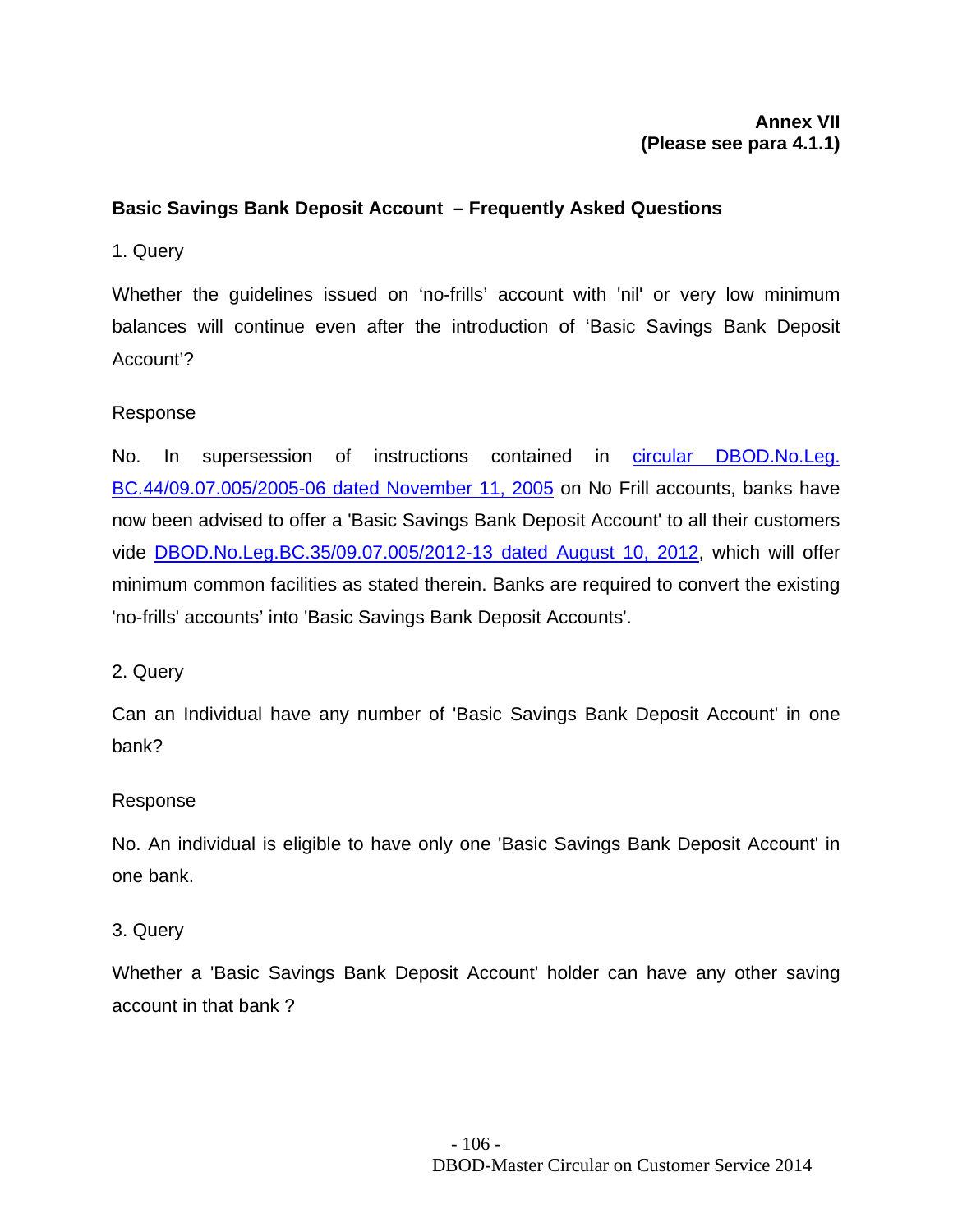Holders of 'Basic Savings Bank Deposit Account' will not be eligible for opening any other savings account in that bank. If a customer has any other existing savings account in that bank, he / she will be required to close it within 30 days from the date of opening a 'Basic Savings Bank Deposit Account'.

## 4. Query

Can an individual have other deposit accounts where one holds 'Basic Savings Bank Deposit Account'?

## Response

Yes. One can have Term/Fixed Deposit, Recurring Deposit etc., accounts in the bank where one holds 'Basic Savings Bank Deposit Account'.

# 5. Query

Whether the 'Basic Savings Bank Deposit Account' can be opened by only certain types of individuals like poor and weaker sections of the population?

## Response

No. The 'Basic Savings Bank Deposit Account' should be considered as a normal banking service available to all customers, through branches.

## 6. Query

Whether there are any restrictions like age, income, amount, etc criteria for opening BSBDA by banks for individuals?

## Response

No. Banks are advised not to impose restrictions like age and income criteria of the individual for opening BSBDA.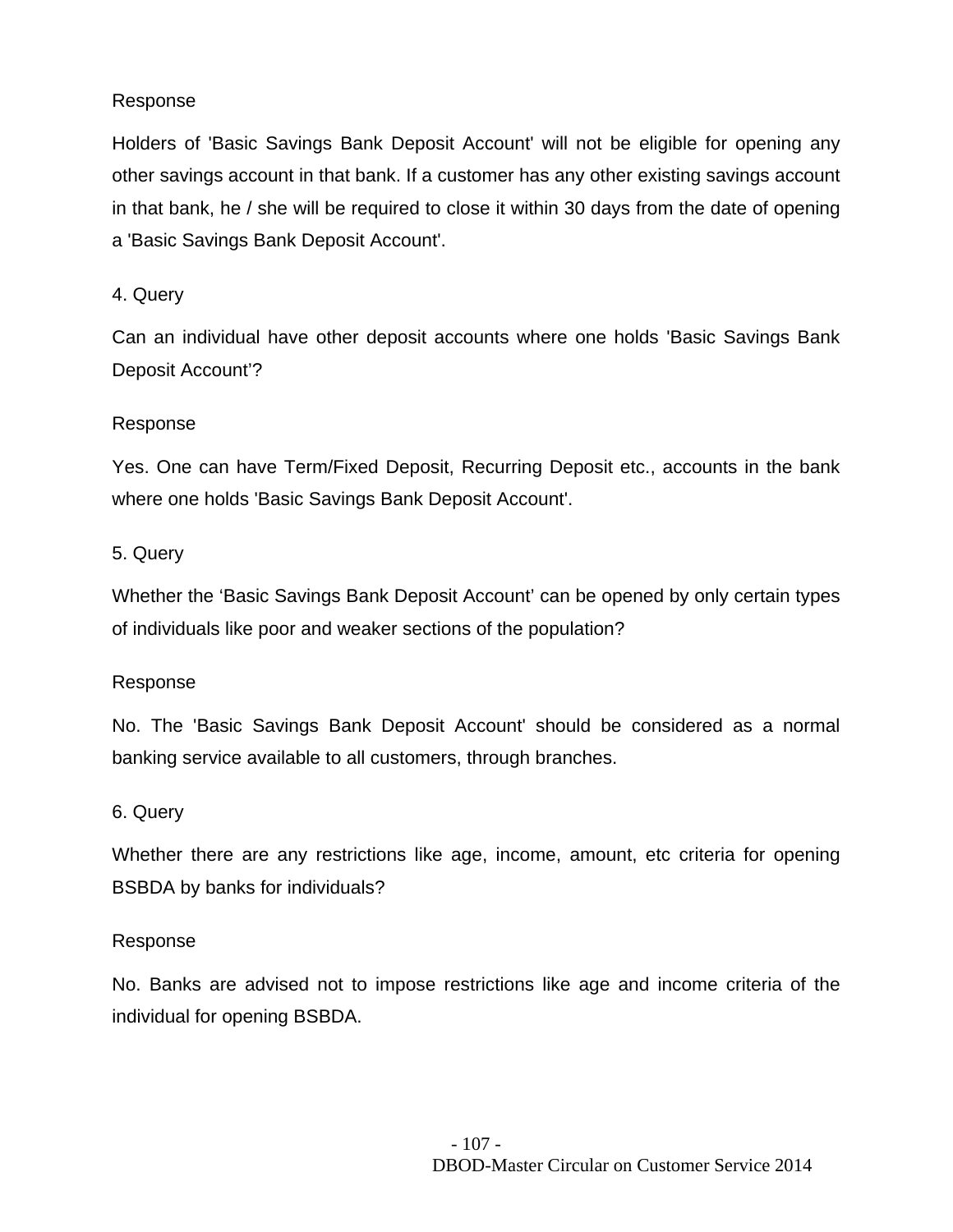# 7. Query

Is the 'Basic Savings Bank Deposit Account' a part of the Financial Inclusion plans of banks?

# Response

The aim of introducing 'Basic Savings Bank Deposit Account' is very much part of the efforts of RBI for furthering Financial Inclusion objectives. All the accounts opened earlier as 'no-frills' account vide [DBOD Circular dated](http://www.rbi.org.in/scripts/NotificationUser.aspx?Id=2615&Mode=0)  [DBOD.No.Leg.BC.44/09.07.005/2005-06 dated November 11, 2005](http://www.rbi.org.in/scripts/NotificationUser.aspx?Id=2615&Mode=0) should be renamed as BSBDA as per the instructions contained in paragraph 2 of our Circular DBOD. No. [Leg. BC. 35/09.07.005/2012-13 dated August 10, 2012](http://www.rbi.org.in/scripts/NotificationUser.aspx?Id=7501&Mode=0) and all the new accounts opened since the issue of our circular DBOD.No.Leg.BC.35 dated August 10, 2012 should be reported under the monthly report of the progress of Financial Inclusion plans submitted by banks to RPCD, CO.

## 8. Query

What are KYC norms applicable to BSBDA accounts? Are there any relaxations in KYC norms for BSBDAs?

## Response

The 'Basic Savings Bank Deposit Account' would be subject to provisions of PML Act and Rules and RBI instructions on Know Your Customer (KYC) / Anti-Money Laundering (AML) for opening of bank accounts issued from time to time. BSBDA can also be opened with simplified KYC norms. However, if BSBDA is opened on the basis of Simplified KYC, the accounts would additionally be treated as "BSBDA-SMALL account" and would be subject to the conditions stipulated for such accounts as indicated in [para 2.7](http://www.rbi.org.in/scripts/NotificationUser.aspx?Id=7361&Mode=0#sma) of [Master Circular DBOD.AML.BC.No.11/14.01.001/2012-13 dated](http://rbi.org.in/scripts/BS_ViewMasCirculardetails.aspx?Id=7361&Mode=0)  [July 2, 2012.](http://rbi.org.in/scripts/BS_ViewMasCirculardetails.aspx?Id=7361&Mode=0)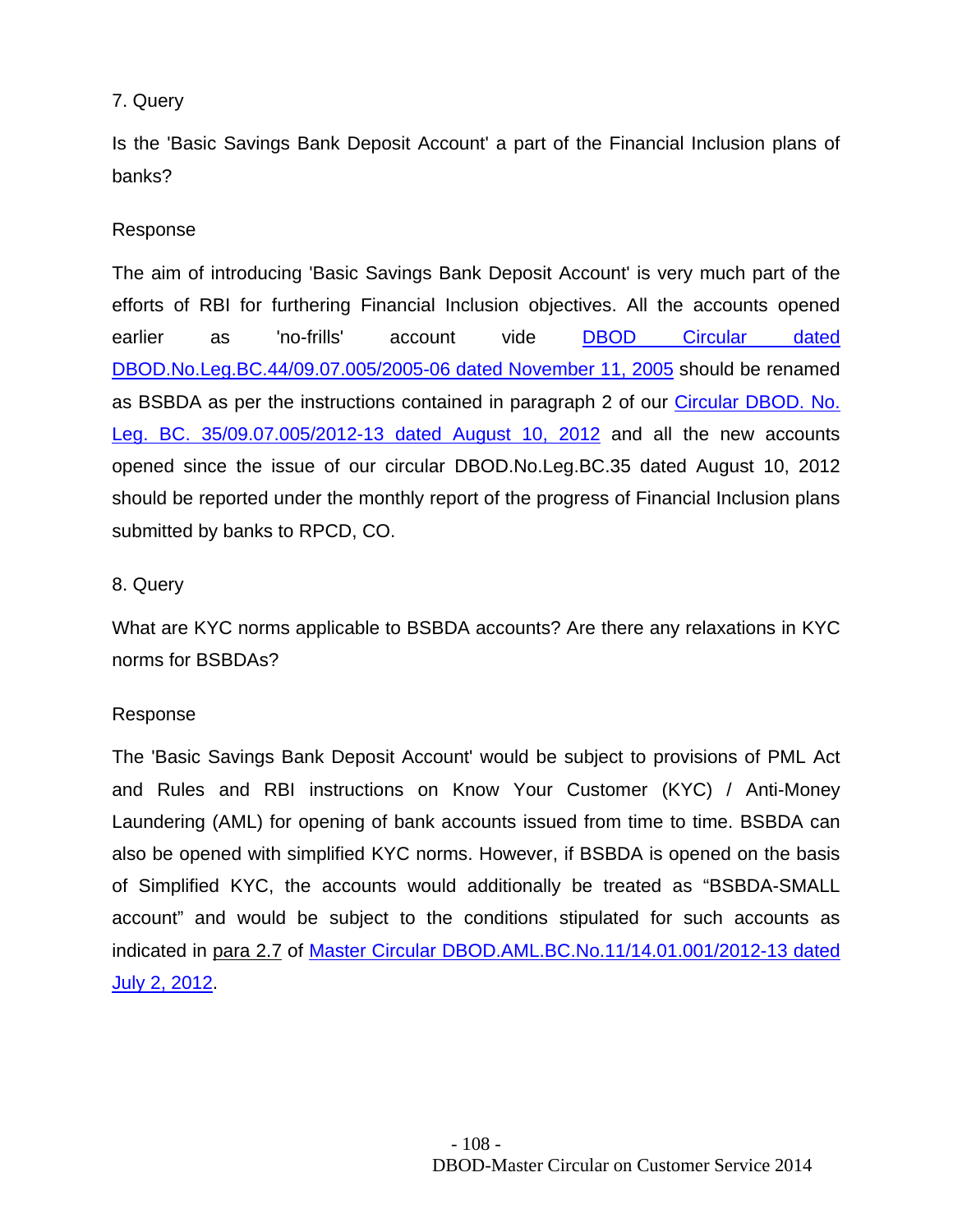# 9. Query

Can I have a 'Small Account' in ABC Bank as per the Government of India Notification No.14/2010/F.No.6/2/2007-E.S. dated December 16, 2010. Can I have additionally a 'Basic Savings Bank Deposit Account'?

# Response

No, the BSBDA customer cannot have any other savings bank account in the same bank. If 'Basic Savings Bank Deposit Account' is opened on the basis of simplified KYC norms, the account would additionally be treated as a 'Small Account' and would be subject to conditions stipulated for such accounts as indicated in paragraph 2.7 of Master Circular DBOD.AML.BC.No.11/14.01.001/2012-13 dated July 02, 2012 on 'KYC norms / AML standards / Combating of Financing of Terrorism (CFT) / Obligation of banks under PMLA, 2002'.

# 10. Query

What are the conditions stipulated for accounts which are additionally to be treated as 'BSBDA-Small Account'?

## Response

As notified in terms of Govt of India notification dated December 16, 2010, BSBDA-Small Accounts would be subject to the following conditions:

i. Total credits in such accounts should not exceed one lakh rupees in a year

ii. Maximum balance in the account should not exceed fifty thousand rupees at any time

iii. The total of debits by way of cash withdrawals and transfers will not exceed ten thousand rupees in a month

iv. Foreign remittances **cannot** be credited to Small Accounts without completing normal KYC formalities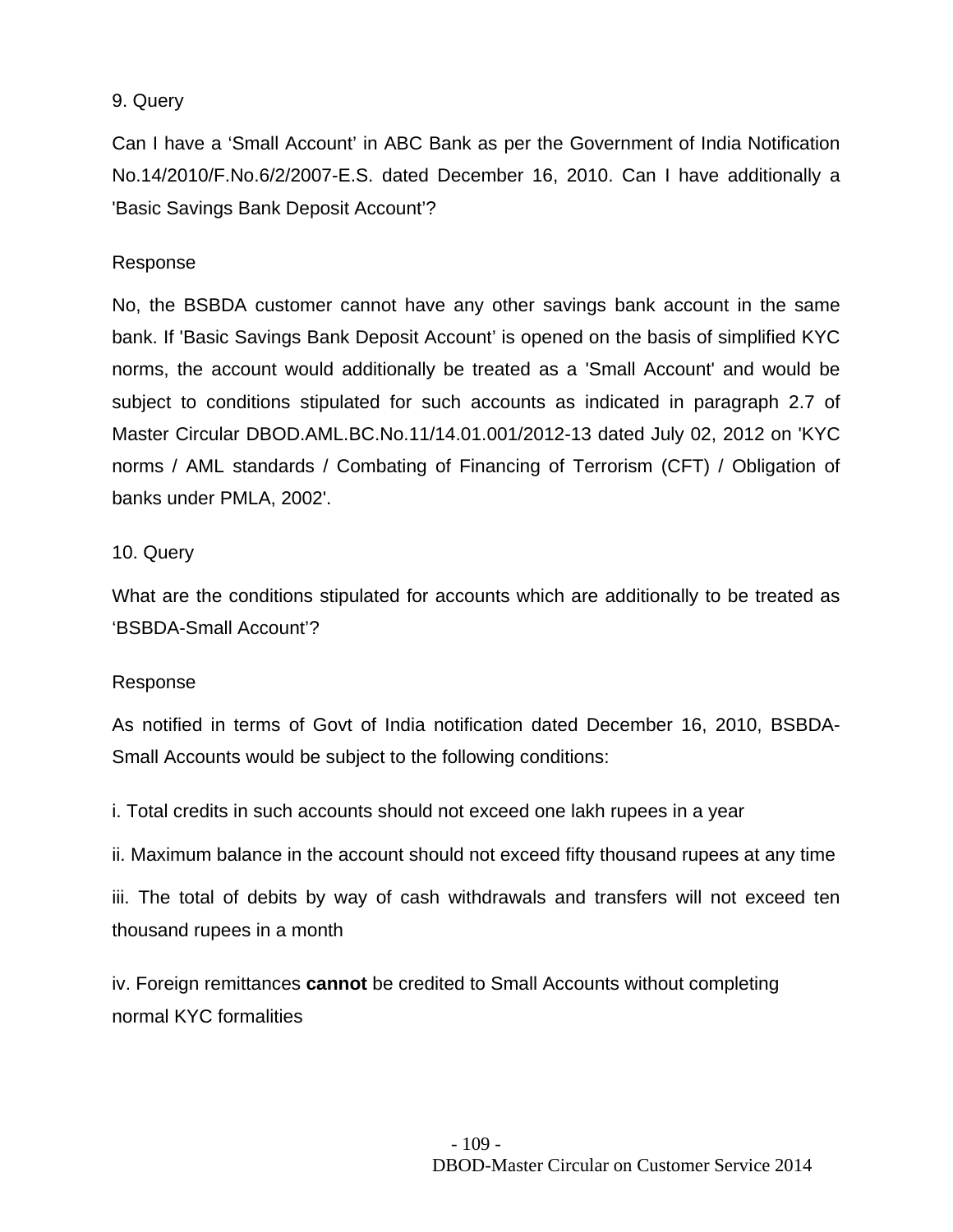v. Small accounts are valid for a period of 12 months initially which may be extended by another 12 months if the person provides proof of having applied for an Officially Valid **Document** 

vi. Small Accounts can only be opened at CBS linked branches of banks or at such branches where it is possible to manually monitor the fulfilments of the conditions.

11. Query

What kinds of services are available free in the 'Basic Savings Bank Deposit Account'?

# Response

The services available free in the 'Basic Savings Bank Deposit Account' will include deposit and withdrawal of cash; receipt / credit of money through electronic payment channels or by means of deposit / collection of cheques at bank branches as well as ATMs.

12. Is there requirement of any initial minimum deposit while opening a BSBDA as per the circular dated August 10, 2012?

Response

There is no requirement for any initial deposit for opening a BSBDA.

13. Query

Whether banks are free to offer more facilities than those prescribed for 'Basic Savings Bank Deposit Account'?

# Response

Yes. However, the decision to allow services beyond the minimum prescribed has been left to the discretion of the banks who can either offer additional services free of charge or evolve requirements including pricing structure for additional value-added services on a reasonable and transparent basis to be applied in a non-discriminatory manner with prior intimation to the customers. Banks are required to put in place a reasonable pricing structure for value added services or prescribe minimum balance requirements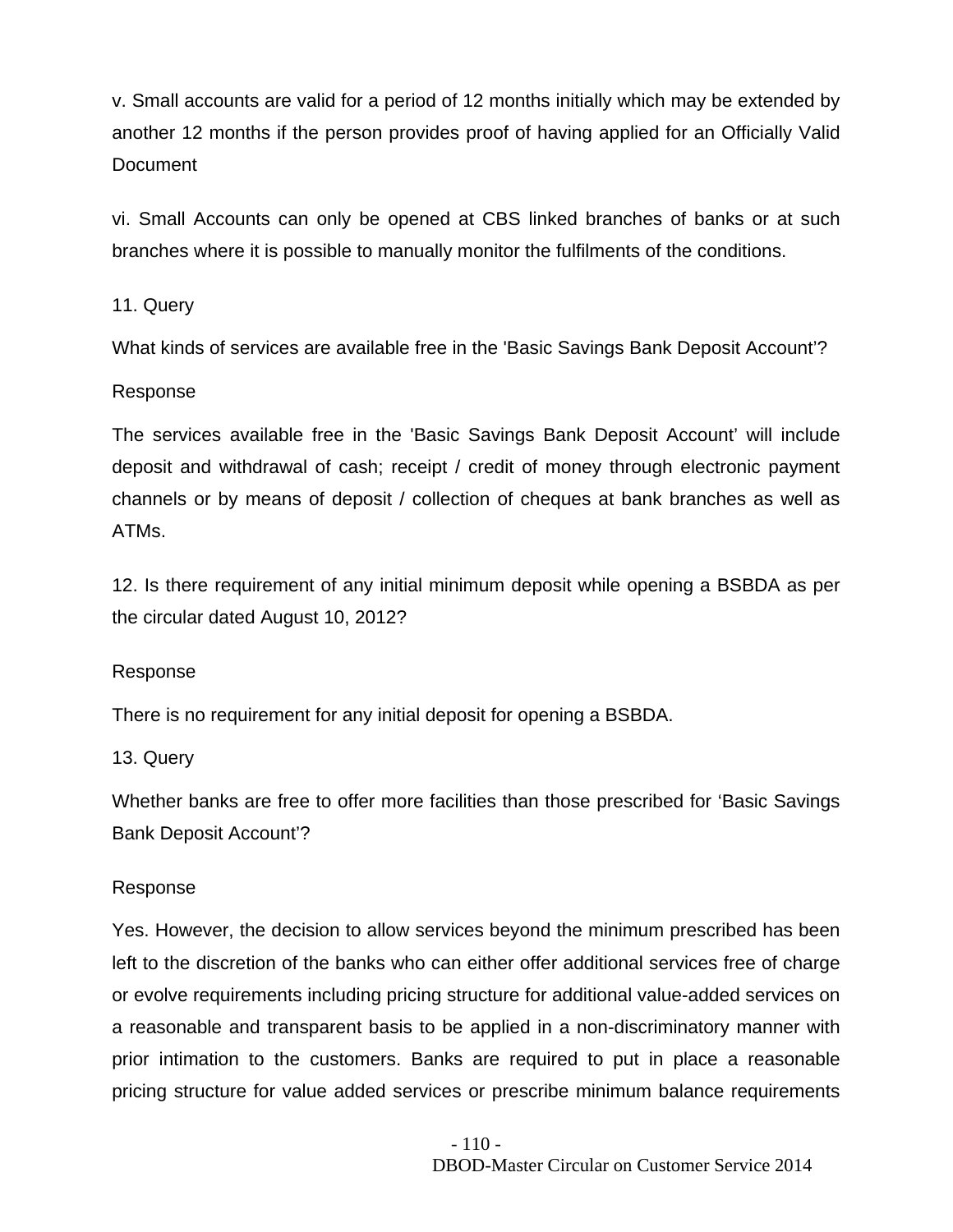which should be displayed prominently and also informed to the customers at the time of account opening. Offering such additional facilities should be non - discretionary, non-discriminatory and transparent to all 'Basic Savings Bank Deposit Account' customers. However, such accounts enjoying additional facilities will not be treated as BSBDAs.

## 14. Query

If BSBDA customers have more than 4 withdrawals and request for cheque book at additional cost, will it cease to be a BSBDA?

### Response

Yes. Please refer to response to the above query (Query No.13). However, if the bank does not levy any additional charges and offers more facilities free than those prescribed under BSBDA a/cs without minimum balance then such a/cs can be classified as BSBDA.

## 15. Query

Whether the existing facility available in a normal saving bank account of Five free withdrawals in a month in other banks ATMs as per IBA (DPSS) instructions will hold good for BSBDA?

#### Response

No. In BSBDA, banks are required to provide free of charge minimum four withdrawals, through ATMs and other mode including RTGS/NEFT/Clearing/Branch cash withdrawal/transfer/internet debits/standing instructions/EMI, etc It is left to the banks to either offer free or charge for additional withdrawal/s. However, in case the banks decide to charge for the additional withdrawal, the pricing structure may be put in place by banks on a reasonable, non-discriminatory and transparent manner by banks.

## 16. Query

Are the banks free to levy annual ATM Debit Card charges?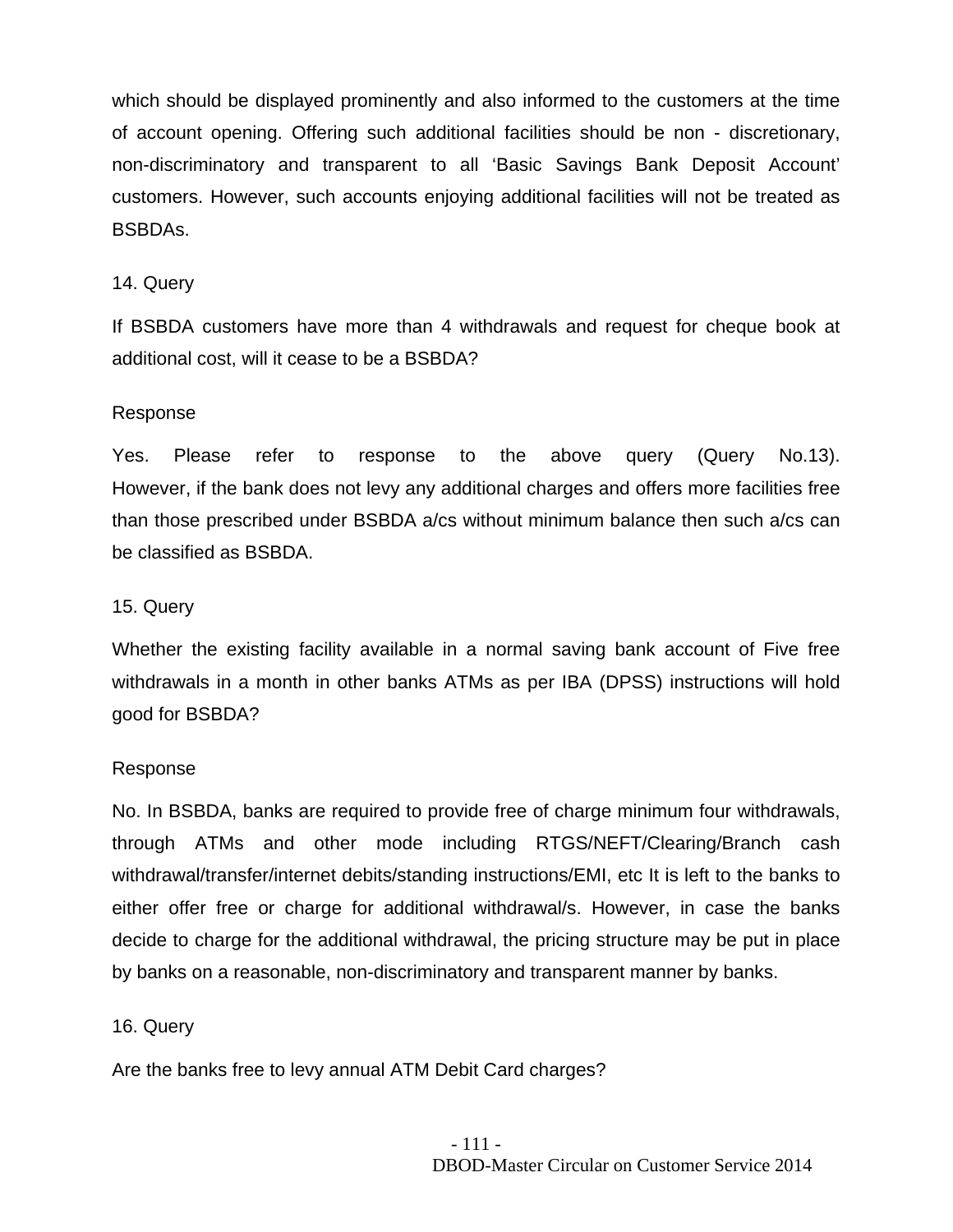Banks should offer the ATM Debit Cards free of charge and no annual fee should be levied on such Cards.

# 17. Query

Whether Balance enquiry in ATMs also should be counted within the four withdrawals permitted under BSBDA?

## Response

Balance enquiry through ATMs should not be counted in the four withdrawals allowed free of charge at ATMs.

### 18. Query

If a customer of BSBDA agrees not to have ATM debit card should the bank give ATM debit card by force?

#### Response

ATM debit cards may be offered at the time of opening BSBDA and issued if the customer requests for the same in writing. Banks need not force ATM debit cards on such customers.

## 19. Query

What about customers who are illiterate or old who may not be in a position to safe keep and use the ATM debit card and PIN associated with it?

#### Response

Banks while opening the BSBDA should educate such customers about the ATM Debit Card, ATM PIN and risk associated with it. However, if customer chooses not to have ATM debit card, banks need not force ATM debit cards on such customers. If, however, customer opts to have an ATM debit card, banks should provide the same to BSBDA holders through safe delivery channels by adopting the same procedure which they have been adopting for delivery of ATM debit card and PIN to their other customers.

- 112 -

DBOD-Master Circular on Customer Service 2014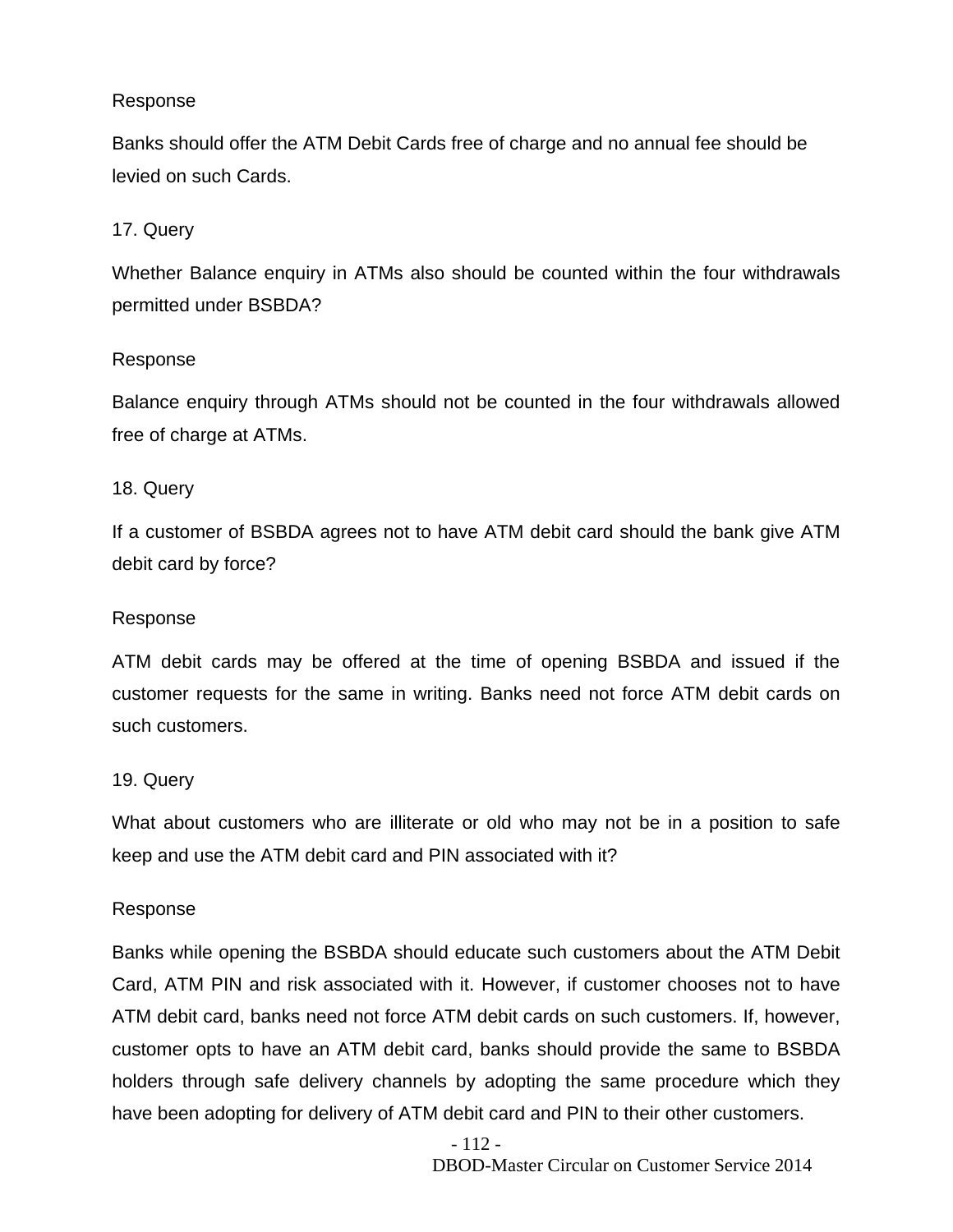## 20. Query

Whether Passbooks are also to be offered free to BSBDA holders?

### Response

Yes. BSBDA holders should be offered passbook facility free of charge in line with our instructions contained in [Circular DBOD.No.Leg.BC.32/09.07.005/2006-07 dated](http://www.rbi.org.in/scripts/NotificationUser.aspx?Id=3106&Mode=0)  [October 4, 2006.](http://www.rbi.org.in/scripts/NotificationUser.aspx?Id=3106&Mode=0)

## 21. Query

If a customer opens a BSBDA but does not close his existing Savings Bank Account within 30 days, are banks then free to close such savings bank accounts?

### Response

While opening the BSBDA, customers' consent in writing be obtained that his existing non-BSBDA Savings Banks accounts will be closed after 30 days of opening BSBDA and banks are free to close such accounts after 30 days.

#### 22. Query

In certain accounts like MGNREGA where disbursements are made weekly and if a month has five weeks, it may result in more than four withdrawals. In such cases can banks permit five withdrawals?

#### Response

In BSBDA, banks are required to provide free of charge minimum four withdrawals, including through ATM and other mode. Beyond four withdrawals, it is left to discretion of the banks to either offer free or charge for additional withdrawal/s. However, pricing structure may be put in place by banks on a reasonable, non-discretionary, nondiscriminatory and transparent manner by banks.

#### 23. Query

What is the prescribed rate of interest payable on balances in such 'Basic Savings Bank Deposit Account'?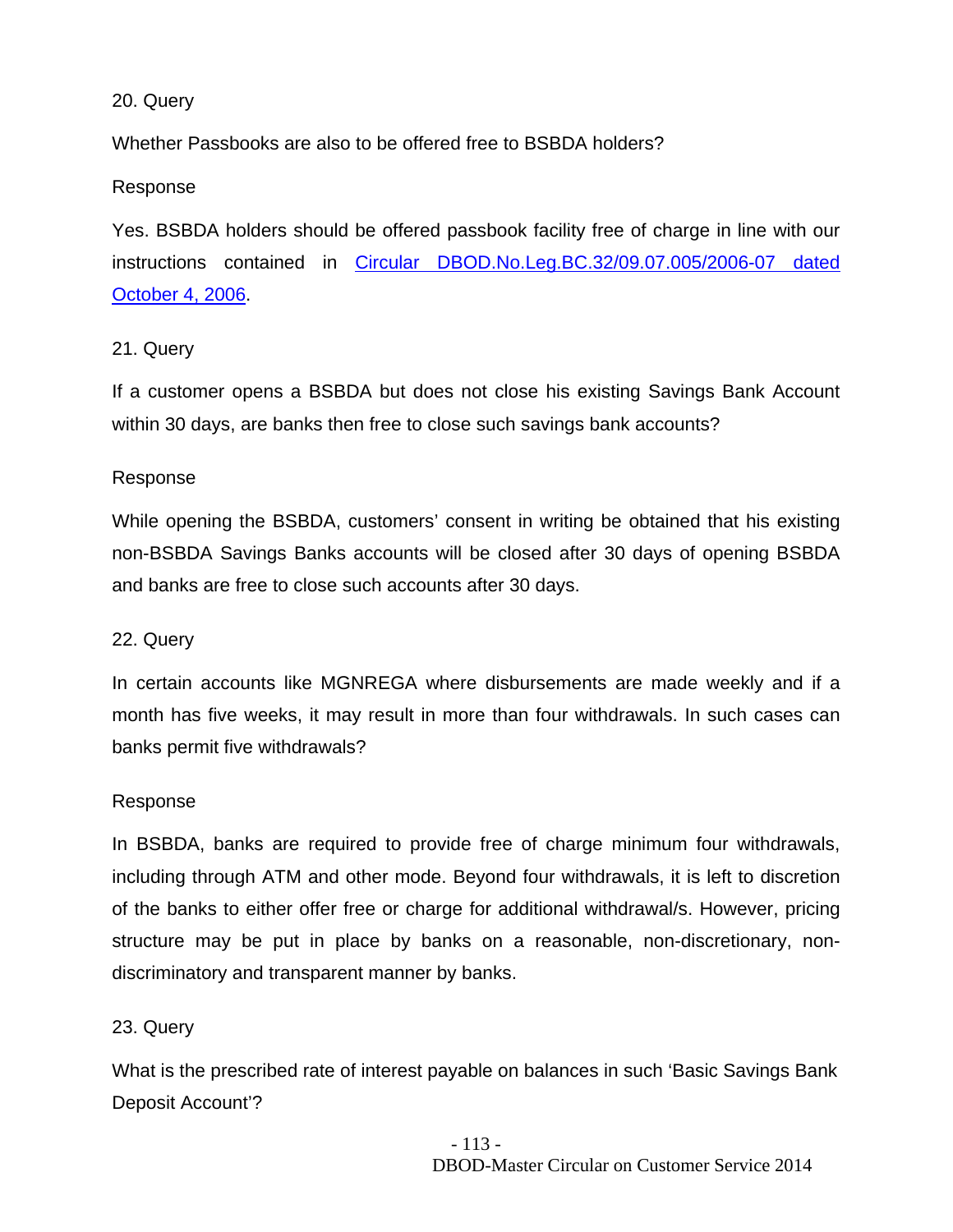Our instructions contained in circular [DBOD.Dir.BC.75/13.03.00/2011-12 dated January](http://www.rbi.org.in/scripts/NotificationUser.aspx?Id=6965&Mode=0)  [25, 2012](http://www.rbi.org.in/scripts/NotificationUser.aspx?Id=6965&Mode=0) on Deregulation of Savings Bank Deposit Interest Rate, are applicable to deposits held in 'Basic Savings Bank Deposit Account'.

## 24. Query

In terms of RBI circular DPSS.CO.CHD.No.274/03.01.02/2012-13 dated August 10, [2012,](http://www.rbi.org.in/scripts/NotificationUser.aspx?Id=7500&Mode=0) if "payable at par" / "multi-city" cheques are issued to BSBDA customers based on their request, can banks prescribe minimum balance requirements?

### Response

BSBDA does not envisage cheque book facility in the minimum facilities that it should provide to BSBDA customers. They are free to extend any additional facility including cheque book facility free of charge (in which case the account remains BSBDA) or charge for the additional facilities (in which case the account is not BSBDA).

#### 25. Query

What is the definition of "Basic Savings Bank Deposit Account"(BSBDA)?

#### Response

All the existing 'No-frills' accounts opened pursuant to guidelines issued vide [circular](http://www.rbi.org.in/scripts/NotificationUser.aspx?Id=2615&Mode=0)  [DBOD. No.Leg.BC.44/09.07.005/2005-06 dated November 11, 2005](http://www.rbi.org.in/scripts/NotificationUser.aspx?Id=2615&Mode=0) and converted into BSBDA in compliance with the guidelines issued in [circular](http://www.rbi.org.in/scripts/NotificationUser.aspx?Id=7501&Mode=0)  [DBOD.No.Leg.BC.35/09.07.005/2012-13 dated August 10, 2012](http://www.rbi.org.in/scripts/NotificationUser.aspx?Id=7501&Mode=0) as well as fresh accounts opened under the said circular should be treated as BSBDA. Accounts enjoying additional facilities under the reasonable pricing structure for value added services, exclusively for BSBDA customers should not be treated as BSBDAs.

#### 26. Query

What is the time frame available to banks for converting "No-Frills" Account as Basic Savings Bank Deposit Account? What is the time frame available to banks for issuing ATM Cards to all the existing Basic Savings Bank Deposit Account holders?

> DBOD-Master Circular on Customer Service 2014 - 114 -